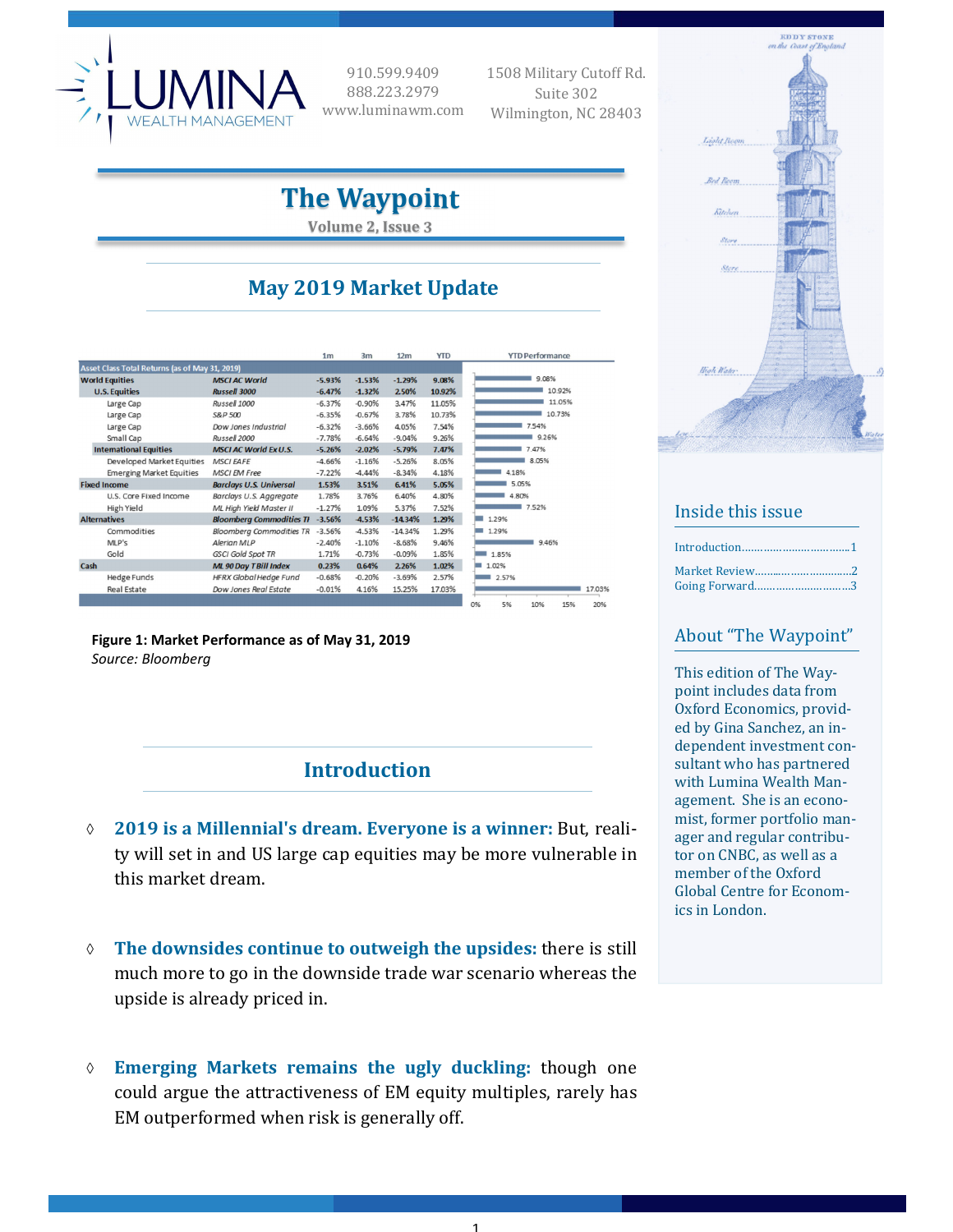### **Market Review: Trade War**

S equites rallied at the beginning of the month after a release of data showing the US added more jobs than expected (265,000) in April, lowering the unemployment rate to a half-century record low of 3.6%. However, the gains were short-lived as President Trump threatened to raise tariffs on \$200 billion of Chinese goods from 10% to 25%, later followed by action, triggered a sharp sell-off. China retaliated a few days later by increasing tariffs on \$60 billion of US goods to 25%, in turn, steepening the stock market slide. Stocks rebounded on the 13th as a series of tweets from President Trump suggested America will be making a deal with China soon, alleviating investors' nerves over the dispute. The saga continued and stock prices began to slide on the 16th as news surfaced that the next round of US-China trade talks were in limbo.

US treasury yields followed an almost identical pattern to US equities, driven by the same sequence of trade news. As stock prices fell, US treasury yields fell (prices rose) reflecting investors' risk-off attitude and vice-versa when the stocks rebounded in the hopes of a resolution. Investment grade bonds followed similarly. In accord with the risk-off/risk-on mindset investors teetered between throughout the month, US junk bond yields moved in almost exact opposite price trends to their safer investment grade and 10-year treasury counterparts.

The trade dialogue was not contained between just the US and China, as it was the key driver of price fluctuations in international equity markets as well. Equity prices in the EAFE index followed the same trend as those in the S&P 500 index driven by the same key events. The FTSE 100 and Eurostoxx 50 saw the additional downward catalyst of Theresa May's resignation announcement on May 24. Though the markets were on the same trade rollercoaster ride, the slide at the end of the month was further supported by the threat of a "No-Deal" BREXIT.

German 10-year government bond yields fell at the beginning of the month following news that the European Commission revised growth forecasts downwards across Europe. The commission dropped its original forecast of Eurozone growth of  $1.3\%$  to  $1.2\%$  for the year. Yields rebounded slightly in the middle of the month as bonds across the Euro Zone saw their prices decline on news of the collapse of the Austrian coalition, raising chances of a snap election. However, the rebound was short-lived as yields ticked back down to two year lows on a disappointing economic news release that fell short of expectations by 0.1. This amplified concerns about potential negative impacts of trade wars. 10-year government bond yields in the UK followed a similar path impacted by the same drivers.

The escalation of trade war tensions caused equity prices across emerging markets to steadily fall as investors adopted a risk-off attitude. Slight rebounds in prices came throughout the month on slight glimmers of hope in the trade war, but overall, prices fell throughout the month.

US crude oil prices fell at the beginning of the month after the release of a government report that showed a nearly 10 million-barrel increase in domestic crude supplies. However, prices rebounded and rose steadily for the remainder of the month as heightening tensions in the Middle East have ignited fears about a global supply compression.

Copper prices fell steadily throughout the month over trade war concerns as a trade war could erode demand for the industrial metal.

Gold prices moved opposite equity markets throughout the month by moving down to start the month, rebounding in the middle of the month, then falling steadily before rebounding to end the month. Demand for the asset increased to offset risk in times of heightened trade war concerns and decreased in times of alleviated concerns throughout the month.

 $\mathcal{L}$